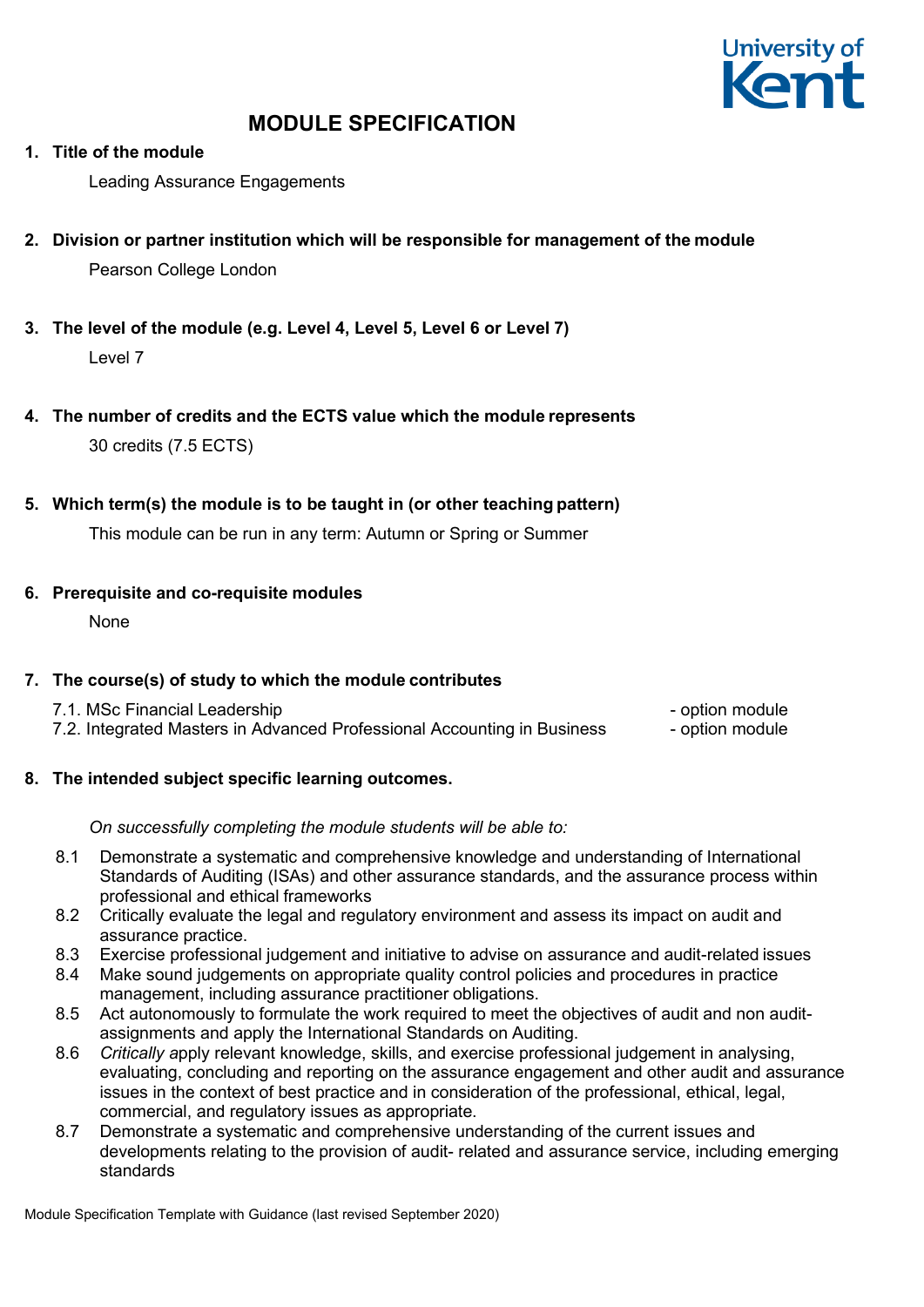

# **9. The intended generic learning outcomes.**

*On successfully completing the module students will be able to:*

- 9.1 Critically evaluate current and evolving professional practice, identifying and analysing key challenges and opportunities.
- 9.2 Demonstrate self-direction and originality in tackling and solving problems.

# **10. A synopsis of the curriculum**

The module aims to cover the key considerations required for leading assurance and other service engagements. The module covers the legal and regulatory environment including money laundering, and professional and ethical considerations, including the Code of Ethics and professional liability. The module covers procedures for practice management, including quality control and the acceptance and retention of professional engagements. There is a focus on the audit of financial statements, including planning, evidence and review, but also covers other assignments including prospective financial information, and other assurance assignments, as well as the reporting of these assignments. Current issues and developments relating to the provision of audit related and assurance services, including new and prospective standards are also covered in the syllabus.

Overview of curriculum:

- 10.1. The Regulatory Environment (international regulatory frameworks for audit and assurance services, money laundering, laws and regulations)
- 10.2. Professional and Ethical Considerations (Code of Ethics for Professional Accountants, fraud and error, professional liability)
- 10.3. Practice Management (quality control, advertising, publicity, obtaining professional work and fees, tendering, professional appointments)
- 10.4. Audit of historical financial information (planning, materiality and assessing the risk of misstatement, evidence, evaluation and review, group audits)
- 10.5. Other assignments (audit-related and assurance services, prospective financial information, forensic audits, internal audit, outsourcing, the audit of performance information (pre- determined objectives) in public sector)
- 10.6. Reporting (auditor's reports, reports to those charged with governance and management, other reports)
- 10.7. Current Issues and Developments (professional and ethical developments, transnational audits, the audit of social, environmental and integrated reporting, other current issues)

# **11. Reading List (Indicative list, current at time of publication. Reading lists will be published annually)**

- 11.1. ACCA P7 Complete Text, Advanced Audit and Assurance
- 11.2. ACCA P7 Technical articles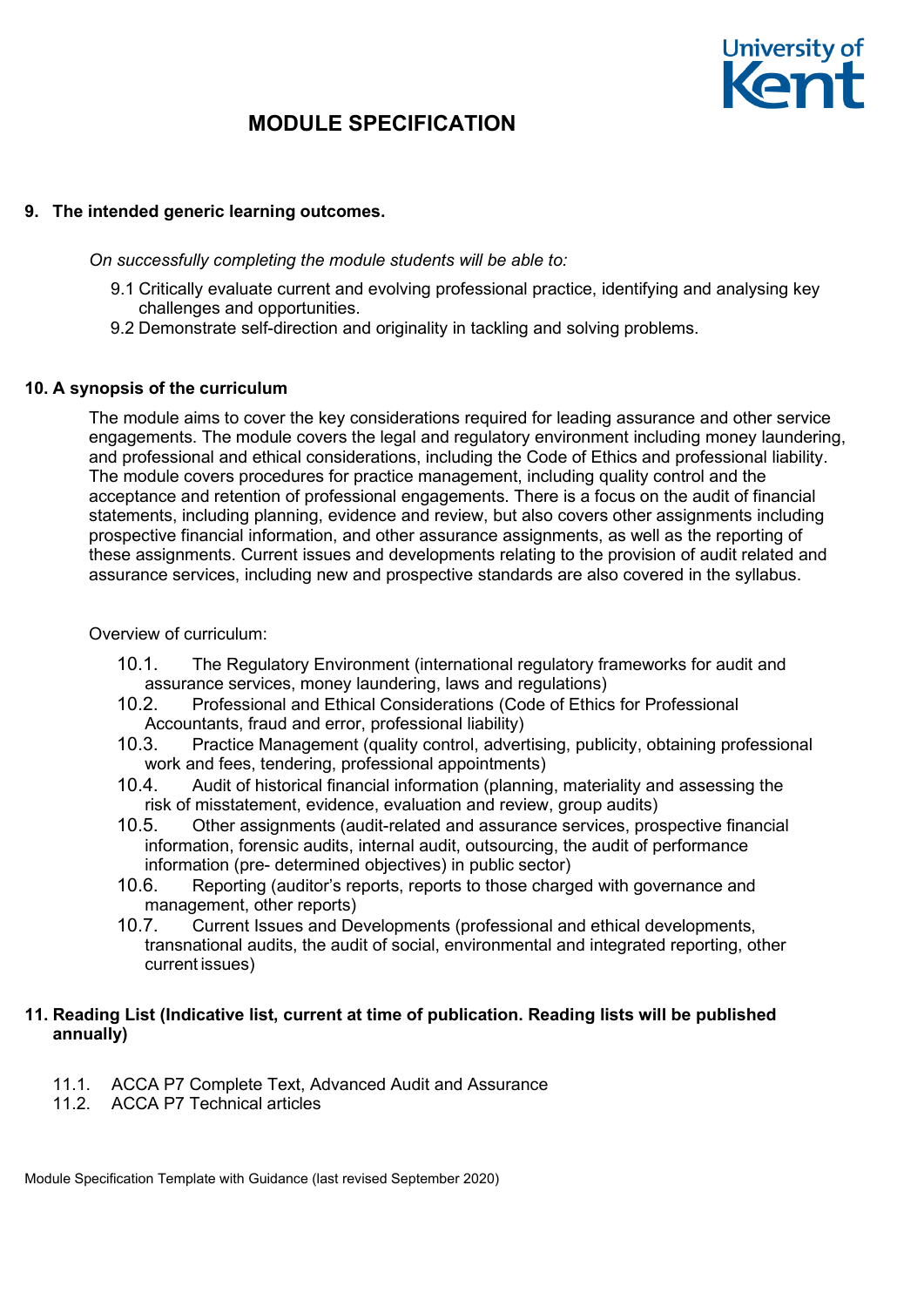

- 11.3. IAASB Auditing & Assurance clarity centre [\(https://www.ifac.org/auditing-assurance/clarity](https://www.ifac.org/auditing-assurance/clarity-center/clarified-standards)[center/clarified-standards\)](https://www.ifac.org/auditing-assurance/clarity-center/clarified-standards)
- 11.4. Audit & Risk, Chartered Institute of Internal Auditors
- 11.5. Ahrens, Elder, Beasley (2013), "Auditing & Assurance Services", Pearson
- 11.6. *Tolley's Practical Audit & Accounting*, LexisNexis

# **12. Learning and Teaching methods**

Learning of this module will typically consist of:

4 x 1 day seminars (30 hours) or weekly equivalent

| <b>Scheduled Hours:</b>   | 30  |
|---------------------------|-----|
| Placement Hours:          | 00  |
| Independent Study Hours:  | 270 |
| <b>Total Study Hours:</b> | 300 |

# **13. Assessment methods.**

# **13.1.Main assessment methods**

# Summative Elements

This module will be summatively assessed as follows:

- 3 hour (plus 15 minute reading time) (70% of overall grade)
- 20 minute coursework presentation which will typically take the form of a breakfast briefing on updates to assurance and audit practice in the context of a specific organisation (30% of overall grade)

A student must pass the examination assessment in order to pass the module.

Other alternative forms of assessment may be developed for resits.

# **14. Map of module learning outcomes (sections 8 & 9) to learning and teaching methods (section12) and methods of assessment (section 13)**

| <b>Module</b><br>learning<br>outcome |                           | 8.1 | 8.2 | 8.3 | 8.4 | 8.5 | 8.6 | 8.7 | 9.1 | 9.2 |
|--------------------------------------|---------------------------|-----|-----|-----|-----|-----|-----|-----|-----|-----|
| Learning/<br>teaching<br>method      | <b>Hours</b><br>allocated |     |     |     |     |     |     |     |     |     |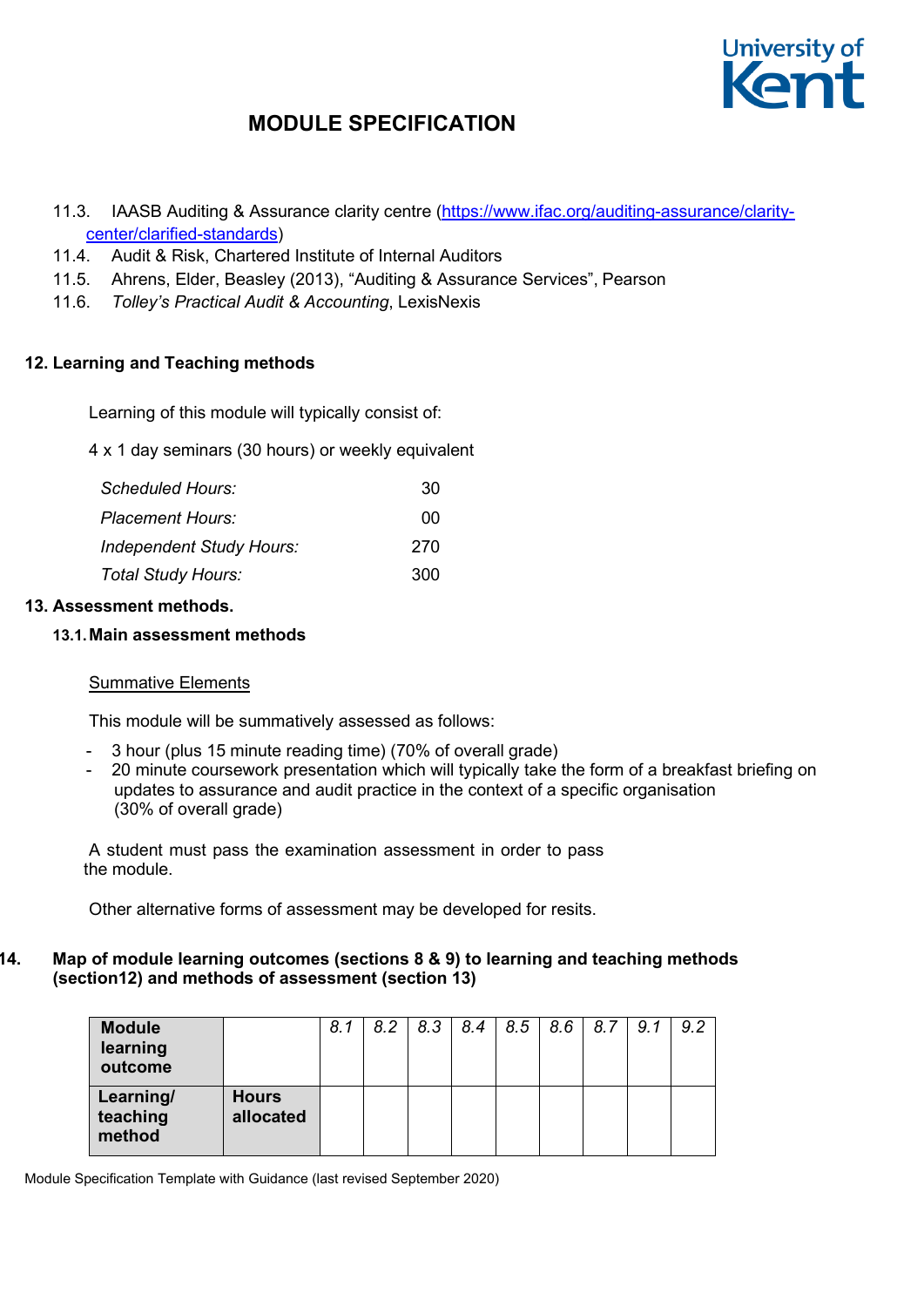

| <b>Private Study</b>                              | 270 |   |   |   |   |   |                           |                           | X                         | X |
|---------------------------------------------------|-----|---|---|---|---|---|---------------------------|---------------------------|---------------------------|---|
| Seminar                                           | 30  | X | X | X | X | X | $\boldsymbol{\mathsf{X}}$ | $\boldsymbol{\mathsf{X}}$ | $\boldsymbol{\mathsf{X}}$ |   |
| <b>Assessment</b><br>method                       |     |   |   |   |   |   |                           |                           |                           |   |
| Oral<br>coursework<br>assignment<br>$(30%$ grade) |     |   |   | X |   |   |                           | X                         | X                         | X |
| Summative<br>exam (70%<br>grade)                  |     | X | X | X | X | X | X                         | $\boldsymbol{\mathsf{X}}$ | X                         | X |

# **15. Inclusive module design**

The Collaborative Partner recognises and has embedded the expectations of current equality legislation, by ensuring that the module is as accessible as possible by design. Additional alternative arrangements for students with Inclusive Learning Plans (ILPs)/declared disabilities will be made on an individual basis, in consultation with the relevant policies and support services.

The inclusive practices in the guidance (see Annex B Appendix A) have been considered in order to support all students in the following areas:

- a) Accessible resources and curriculum
	- b) Learning, teaching and assessment methods

#### **16. Campus(es) or Centre(s) where module will be delivered:**

Pearson College London

#### **17. Internationalisation:**

Students taking this module will be expected to keep up to date with international developments and changes relevant to the accounting profession in particular relating to audit and assurance. Students will be encouraged to think about how local and international contexts affect the role of contemporary audit teams.

# **18. Partner College/Validated Institution:**

Pearson College London

### **19. University Division responsible for the course:**

Kent Business School